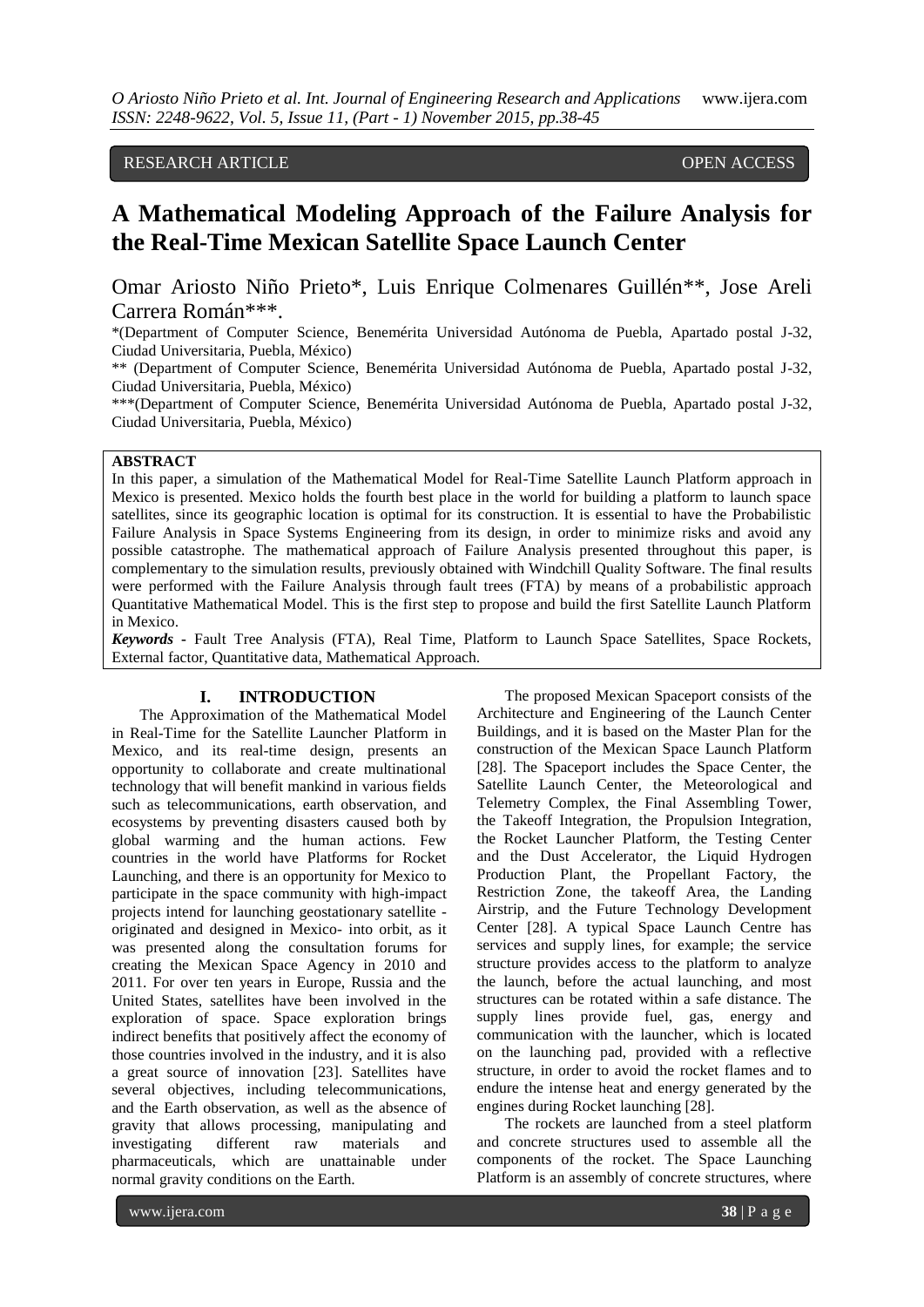*O Ariosto Niño Prieto et al. Int. Journal of Engineering Research and Applications* www.ijera.com *ISSN: 2248-9622, Vol. 5, Issue 11, (Part - 1) November 2015, pp.38-45*

the rocket is prepared with one or more metal leaning towers equipped with elevators and stories, which provide access to all components of the rocket in order to prepare the launching. After completing the launching state, the metal tower is removed to prevent damages by the gas spilled out of the rocket or the risk of producing an accidental explosion at the site.

These platforms are complex, sophisticated engineering structures, and very expensive to build. Planned missions are extremely precise and fragile, including the preparation of the mission, because there is a risk, while hazardous substances -necessary for a launch- are handled. The difficulty of managing these systems, involves the transfer of some low boiling point fluids, such as hydrogen and oxygen. Moreover, it is necessary to control the heat produced by the rocket before and after a launching.

#### **II. GENERAL SYSTEM DESIGN**

The proposed architecture for building concrete structures and buildings is original and was proposed along the Forums for creating the Mexican Space Agency [28] (2010-2011). The Architecture and the Full Design of hardware and software systems involved in the Satellite Launch Platform was presented at the 7th IAASS Conference in Friedrichshafen, Germany [30]. This work included the handling and monitoring of sensors, which provide Real-time valuable information to the operators, and that trigger alarms in case of an impending disaster or a dysfunctional behavior of the systems involved. In this paper, a detailed FTA failure analysis, with a quantitative probabilistic mathematical and analytical approach is presented.

#### **2.1 General System**

The Real-Time Design for the Satellite Launch Platform in Mexico [30], was designed using the design methodologies of Structured Analysis in Real Time (SA-RT) [3], and the design of the Software with LACATRE [4, 5]. The components of the Space Launch Platform are described in figure 1. Data and bits within the data communication module, will be sent to the Monitoring Center of Space Launch Systems, then, this information will be transmitted through a network that will work as an interface with the system in Real Time; which in turn, will function to monitor incoming events. Information managed from the launch pad is bidirectional, and the Monitoring Center of Space Launch Systems, receives information from those sensors located on target components and systems of the Rocket, and the Launch Platform, in order to monitor the physical variables of the systems and components, and thus, be able to prevent a catastrophe. Real-Time Monitoring systems of the physical variables on the

monitored elements can be supported by mobile devices.



#### **2.2 Context Diagram**

The Context Diagram (figure 2), is designed with the Real-Time Structured Analysis (SA-RT) [3] and describes the overall system context. The complete systems Engineering is described in Mexican Real-Time Space Satellite Launch Center Failure Model, System Design and Failure Analysis [30]. The Mexican Space Launch Center wirelessly transmits data to the Data Transmission System which in turn, will wirelessly send signals to the Monitoring Center of the Space Launch System. While the system is working, all the information will be shown on a screen, and should there be an anomalous event or a hazardous activity recorded by the Critical Parameters, an alarm will be activated. The information of the signals is sent from the components being monitored, for example; following the components of the Soyuz rocket architecture: Stage 1, Stage 2, Stage 3, and the Escape Tower [26], as critical components of the Rocket, although they can be adapted to any type of rocket architecture. Platform Components and the rocket components will receive and send information bidirectional in Real Time, and for this reason, all systems are monitored by sensors. The platform includes components such as an Orbital system, Power System, the Service Module, and the Orbit Calibration System, which is responsible for monitoring the orbital launch in the proper position, in order to avoid launching errors caused by launch failures and to adjust the positioning of the satellite to the correct orbit after launch. Some launching failures are currently observed in some rockets, such as the Galileo, where it was positioned in the wrong orbit, despite having been launched successfully [10, 11].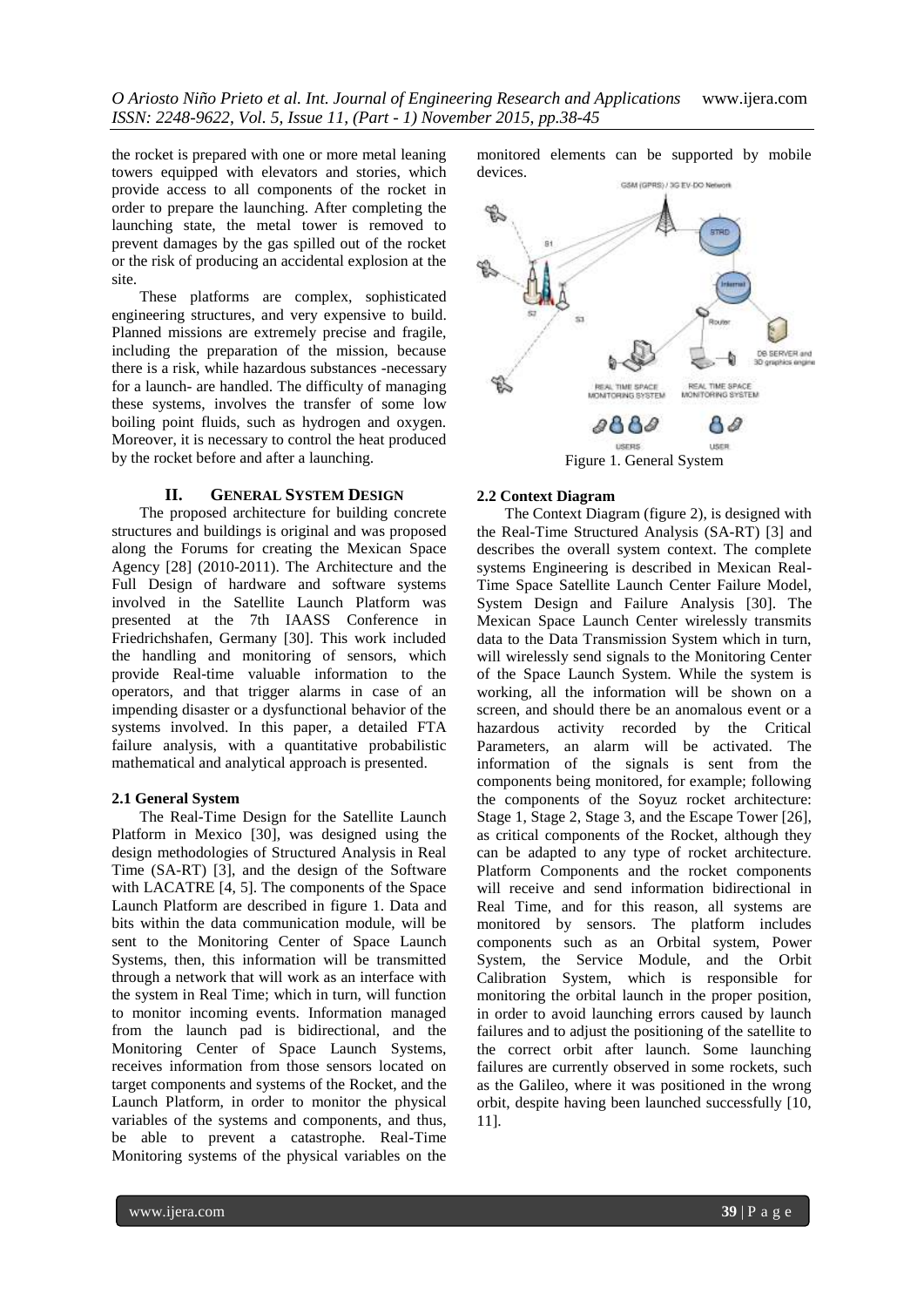

Figure 2. Context Diagram.

#### **III. RISK ANALYSIS**

The Risk Analysis and the security model [30] of the Mexican Space Platform for Satellite Launching, the Rocket System, and the Monitoring System in Real-Time, need to work as a General System, and it has a fault model based on Fault Analysis with Fault Trees (FTA) [14, 15 and 16] and the Simulation using Windchill Quality Software [19] to model and simulate critical systems using Fault Trees. The Risk Analysis for Complex Systems and Critical Systems is modeled using Markov chains, as described in Real-Time Fire Reconnaissance Satellite Monitoring System Failure Model [27], with fault trees (FTA) and Petri Nets, although in this work we focus on getting results using Fault Trees and Mathematical Analysis with FTA, obtaining an approximation of the Mathematical Model in Real-Time for the Satellite Launch Platform in Mexico and its design in Real-Time with quantitative results.

3.1 Fault Model proposed: FTA Fault Tree

The Fault Analysis for critical systems is performed by the mathematical Fault Trees method, and it describes the behavior of possible faults on the Mexican Satellite Launch Platform. The Fault Tree method constructs diagrams logically interconnected by means of AND & OR gates, to find combinations of components failures, including the minimal cut sets, describing the minimum combinations of component failures for the TOP catastrophic event occurs. This is a deductive method and; in addition to the TOP event, it has intermediate events, and initial base events, where system faults begin [12, 16].

The full Fault Tree proposed, has the TOP event as the highest risk, dangerous event, describing the catastrophic event; the simulation of probabilistic failures is carried out with the Windchill Quality Solutions Software [19], and is represented in subtrees, seeking to find the basic probability of the initial event, considering the failure probability of all the components in the Mexican Launching Pad for Space Satellites.

Complete Fault Tree, determines the following components faults which in turn are divided into subtrees, all with their respective sub-systems in Real-Time, are shown below:

**TOP event:** Explosion, Take Off and Trajectory.

**The Rocket failure:** The scape tower failure, the stage 1, stage 2, stage 3 failures, the Oxygen Tank and Kerosene Tank Failure, the Propellant F1, F2, F3 failure, the Liquid Oxygen Tank failure, the Radiator Panel failure, the Launch Engine failure, the Brake Chute failure and the Sensor Adjustment Control failure.

**The platform Failure:** the Power System failure, the Service Module failure, the Orbital System failure and the Real-Time Calibration System Failure (to measure and calibrate an erroneous orbit).

**The External Factor failure:** the Human Factor failure and the Natural Factor failure.

The Top equation of this general Fault Tree for Mexican Space Satellite Launching Platform, based on initial events. Subsequently, the simulation and simplification of the mathematical expression is developed. It is represented by (1):

TOP = { [(A\*B\*(C\*D\*E)) \* (F\*(G\*H)\*(I\*J) \*  $(K*(L*N*N)*O*(P*Q*))$  \*  $((R*S)*T)]$ \*

$$
\begin{array}{ll}\n[(U^*V)^*(W^*X)^*(Y^*Z)^*(A^*B')] & * \\
[C' + (D^*F^*G')] & & \\
\end{array} \tag{1}
$$

The initial events of the Rocket Sub-Fault Tree, are as follows: {A, B, C, D, E, F, G, H, I, J, K, L, M, N, O, P, Q , R, S, T}; The initial events for the Platform Sub-Tree Fault events are: {U, V, W, X, Y, Z, A ', B'} and the initial events of the Human Factor Sub-Tree, are as follows:  $\{C, D, F, G\}$ . All events represent the Complete system and its Fault Simulation Model.

#### **IV. FTA SIMULATION RESULTS**

The final model has several states, but the semantics of the Mexican System Platform for Space Satellite Launch Center is respected. The failure of any initial system event is not allowed, as all the systems must function properly at the same time. If there were a failure on any initial event, the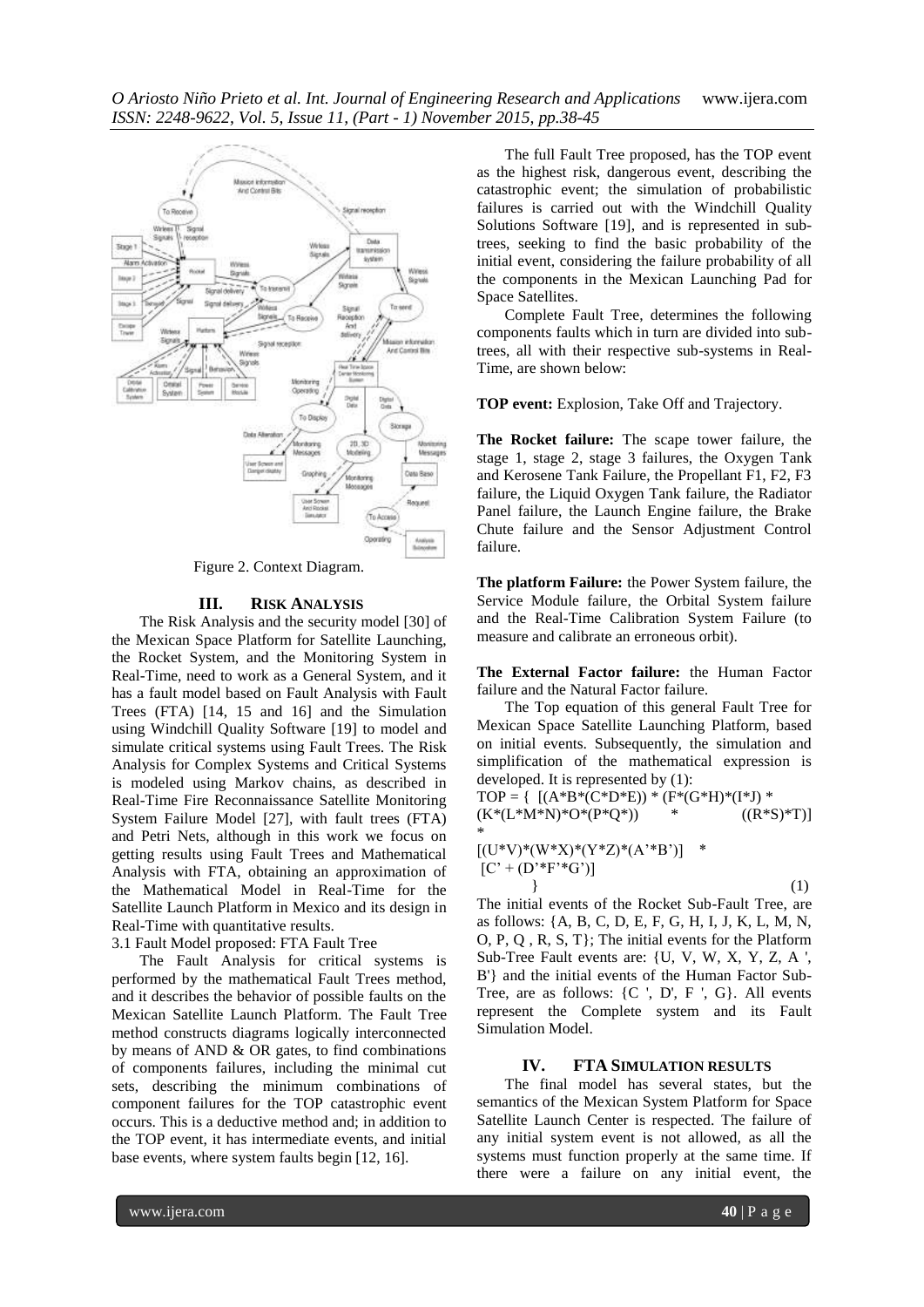*O Ariosto Niño Prieto et al. Int. Journal of Engineering Research and Applications* www.ijera.com *ISSN: 2248-9622, Vol. 5, Issue 11, (Part - 1) November 2015, pp.38-45*

consequence would be the collapse of the mission.

The whole system is divided in three Fault Trees, with a different probability of occurrence for each component. This means, for example, that the probability of failure is different for the Rocket, for the platform, and for the external factor.

For example, the Rocket has a 0.4 probability of occurrence of a fault, the launch pad has 0.4 probability of having a Critical failure, and the external factor, as well as the human factor, including an event related to failures of the Environment or unsuitable conditions has another 0.2. So, if there is a fault in any of these items it will be a cause to abort the mission.

The Fault Tree 1, the Fault Tree 2 and the Fault Tree 3 of Figures 4, 6, 8, and 10 are individual elements of the complete Fault Tree to obtain the TOP event, and it is divided in order to understand the proper functioning of the overall system. If the mission will succeed or not depend on the Platform Systems, the environment, the components that function by means of the Real-time monitoring system via sensors, and by the Orbital positioning System.



The following data are the result of the simulation of the first two branches of the Rocket Fault Tree. Both figure 3 and figure 5 represent the same Rocket Fault Tree.

|                                                                       | <b>FTA Results</b>         |                 |                |
|-----------------------------------------------------------------------|----------------------------|-----------------|----------------|
| Results for Gate:                                                     | Launch critical failure    |                 |                |
| Results at Time 1000.00:<br>Unreliability (F):<br>Unavailability (Q): | 3.83472E-18<br>3.83472E-18 |                 | Frequency (f): |
| Time                                                                  | Unreliability              | Unavailability  | Frequency      |
| Ō                                                                     | $3.83472E - 18$            | 3.83472E-18     | 0.000000       |
| 100.00                                                                | 3.83472E-18                | 3.83472E-18     | 0.000000       |
| 200.00                                                                | 3.83472E-18                | 3.83472E-18     | 0.000000       |
| 300.00                                                                | 3.83472E-18                | 3.83472E-18     | 0.000000       |
| 400.00                                                                | 3.83472E-18                | 3.834726-18     | 0.000000       |
| 500.00                                                                | 3,83472E-18                | 3.83472E-18     | 0.000000       |
| 600.00                                                                | $3.83472E - 18$            | $3.83472E - 18$ | 0.000000       |
| 700.00                                                                | 3.83472E-18                | 3.83472E-18     | 0.000000       |
| 800.00                                                                | $3.83472E - 18$            | $3.83472E - 18$ | 0.000000       |
| 900.00                                                                | 3.83472E-18                | 3.83472E-18     | 0.000000       |
| 1000.00                                                               | 3.83472E-18                | 3.83472E-18     | 0.000000       |

Figure 4. FTA Fault Tree 1 Results



The information in figure 6, is the result of the second part of the Fault Tree Rocket.

| <b>FTA Results</b>                                                    |                          |                            |                |
|-----------------------------------------------------------------------|--------------------------|----------------------------|----------------|
| Results for Gate:                                                     | Launch critical failure. |                            |                |
| Results at Time 1000.00:<br>Unreliability (F):<br>Unavailability (Q): |                          | 1.74496E-18<br>1.74496E-18 | Frequency (f): |
| Time                                                                  | Unreliability            | Unavailability             | Frequency      |
| 0                                                                     | 1.74496E-18              | 1.74496E-18                | 0.000000       |
| 100.00                                                                | 1,74496E-18              | 1,74496E-18                | 0.000000       |
| 200.00                                                                | 1.74496E-18              | 1.74496E-18                | 0.000000       |
| 300.00                                                                | 1.74496E-18              | 1.74496E-18                | 0.000000       |
| 400.00                                                                | 1.74496E-18              | 1.74496E-18                | 0.000000       |
| 500.00                                                                | 1,74496E-18              | 1,74496E-18                | 0.000000       |
| 600.00                                                                | 1.74496E-18              | 1.74496E-18                | 0.000000       |
| 700.00                                                                | 1,74496E-18              | 1,74496E-18                | 0.000000       |
| 800.00                                                                | 1.74496E-18              | 1.74496E-18                | 0.000000       |
| 900.00                                                                | 1.74496E-18              | 1.74496E-18                | 0.000000       |
| 1000.00                                                               | 1.74496E-18              | 1.74496E-18                | 0.000000       |

Figure 6. FTA Results of the Fault Tree 2

The Different Fault states of the General Fault Tree have the following initial events:

Initial Events =  $\{(A, B, C, D, E, F, G, H, I, J, K,$ L, M, N, O, P, Q, R, S, T, U, V, W , X, Y, Z, A ', B',  $C', D', E', F, G'$ 

They all represent the initial event of faults with different distribution and probability of occurrence of events. It is more likely that the Rocket or the Space Launching Pad have failures, triggered by the malfunction of any component, than the probability of occurrence. For example, a fault related to the external factor or a failure of natural hazard.

The probability of occurrence of an external factor such as the weather, or a human error are theoretically lower; however, they must be taken into account as part of the General System. Similarly, satellites must be positioned in the correct orbit; otherwise, the mission will have failed although the launch has been successful. The Fault Tree Platform is shown in Figure 7.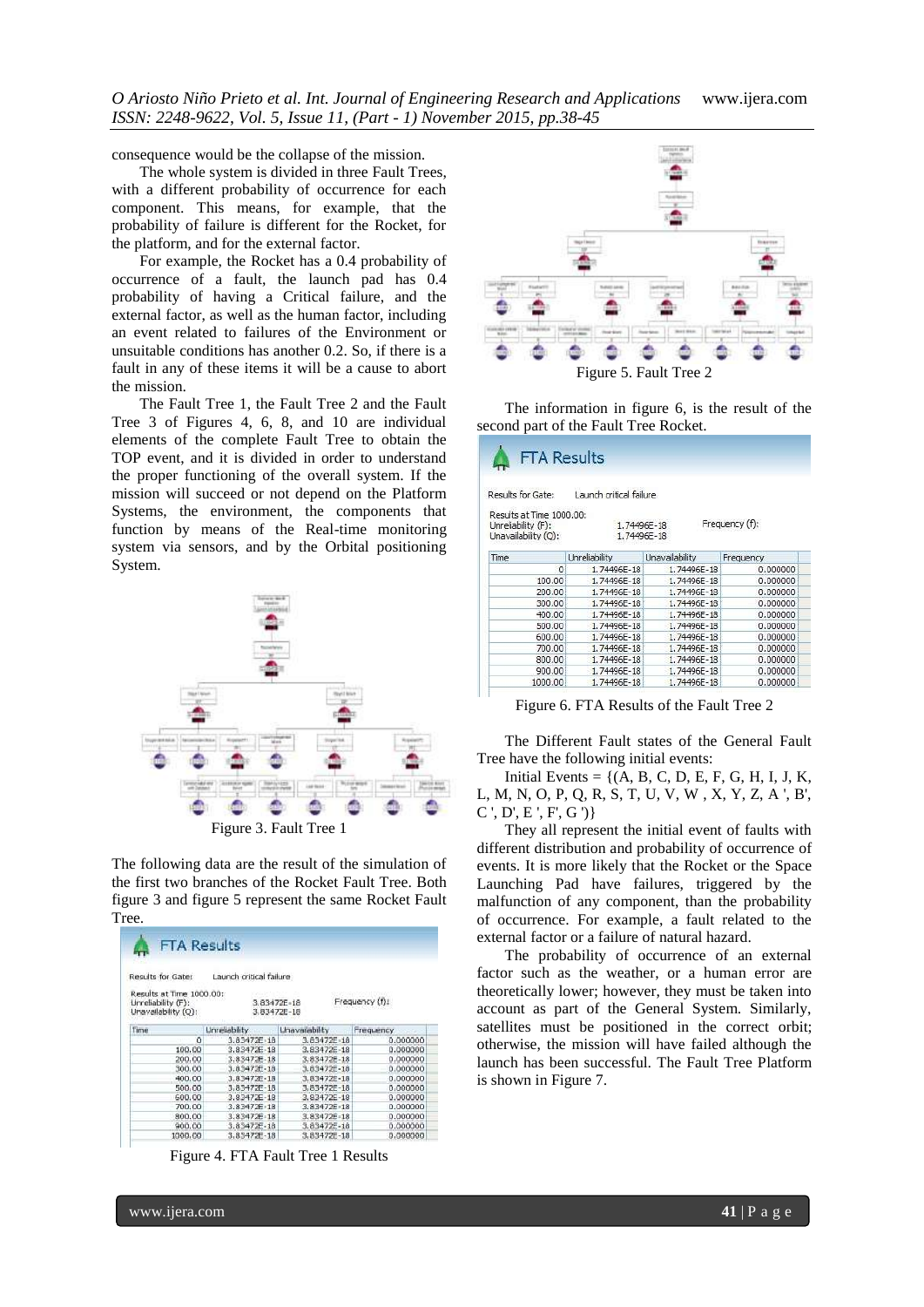

The simulation results from the fault analysis of the Launch Pad are displayed with data in figure 8.

| Results for Gate:                                                     | Launch critical failure |                |                                       |
|-----------------------------------------------------------------------|-------------------------|----------------|---------------------------------------|
| Results at Time 1000.00:<br>Unreliability (F):<br>Unavailability (Q): | 3.90625E-11             | 3.90625E-11    | Number of Failures:<br>Frequency (f): |
| Time                                                                  | Unreliability           | Unavailability | Frequency                             |
| 0                                                                     | 3.90625E-11             | 3.90625E-11    | 0.000000                              |
| 100.00                                                                | 3.90625E-11             | 3.90625E-11    | 0.000000                              |
| 200.00                                                                | 3.90625E-11             | 3.90625E-11    | 0.000000                              |
| 300.00                                                                | 3.90625F-11             | 3.90625F-11    | 0.000000                              |
| 400.00                                                                | 3.90625E-11             | 3.90625E-11    | 0.000000                              |
| 500.00                                                                | 3.90625E-11             | 3.90625E-11    | 0.000000                              |
| 600.00                                                                | 3.90625F-11             | 3.90625F-11    | 0.000000                              |
| 700.00                                                                | 3.90625E-11             | 3.90625E-11    | 0.000000                              |
| 800.00                                                                | 3.90625E-11             | 3.90625E-11    | 0.000000                              |
| 900.00                                                                | 3.90625E-11             | 3.90625E-11    | 0.000000                              |
| 1000.00                                                               | 3.90625E-11             | 3.90625E-11    | 0.000000                              |

Figure 8. FTA Results for the Fault Tree 3

The system must interact with the hardware systems; such as the sensors, and of the software; such as Real-Time Threads. For this reason, the Orbit System has a portion of the monitoring Hardware (including infrared sensors of Real-time monitoring) and Software developed in order to detect whether any orbital position is at risk of failure. If the system state changes, the Software must be able to trigger an Orbital Positioning fault, or else, to have the failure visible on the Monitoring system of the Mission in progress.

The simulation results for this part of the tree, and of all the FTA analysis is particularly important, because it includes the Human Factor, and the Environment Factor that have produced some of the most important accidents in Space history such as that of the Challenger, where official reports [21] suggest that climate and human interaction contributed greatly to the failure of the mission. The Fault Tree for the External Factor (figure 10) and the simulation results are presented in figure 9.



|  | FTA Results |  |  |
|--|-------------|--|--|
|  |             |  |  |

| <b>Results for Gate:</b> |  | Launch critical failure |  |
|--------------------------|--|-------------------------|--|
|                          |  |                         |  |

Results at Time 1000.00:

| Unreliability (F):<br>Unavailability (Q): | 0.100037<br>0.100037 |                | Frequency (f): |  |  |
|-------------------------------------------|----------------------|----------------|----------------|--|--|
| Time                                      | Unreliability        | Unavailability | Frequency      |  |  |
| ō                                         | 0.100037             | 0.100037       | 0.000000       |  |  |
| 100.00                                    | 0.100037             | 0.100037       | 0.000000       |  |  |
| 200.00                                    | 0.100037             | 0.100037       | 0.000000       |  |  |
| 300,00                                    | 0.100037             | 0.100037       | 0.000000       |  |  |
| 400.00                                    | 0.100037             | 0.100037       | 0.000000       |  |  |
| 500.00                                    | 0.100037             | 0.100037       | 0.000000       |  |  |
| 600.00                                    | 0.100037             | 0.100037       | 0.000000       |  |  |
| 700.00                                    | 0.100037             | 0.100037       | 0.000000       |  |  |
| 800.00                                    | 0.100037             | 0.100037       | 0.000000       |  |  |
| 900.00                                    | 0.100037             | 0.100037       | 0.000000       |  |  |
| 1000.00                                   | 0.100037             | 0.100037       | 0.000000       |  |  |

Figure 10. FTA Fault Results for Tree 4

The probability of occurrence for each initial event is shown in figure 10. This is the result obtained for each FTA Sub-Tree analysis using Windchill Quality Software [19].

|      |                |                   | <b>Matform</b>  |          | <b>External Eactor</b> |                   |    |      |
|------|----------------|-------------------|-----------------|----------|------------------------|-------------------|----|------|
| p(A) | ۰              | 0.0333 p(L)       |                 | $\equiv$ | $0.0083$ p(W)          |                   | =  | 0.05 |
| p(B) | $\equiv$       |                   | $0.0333$ p(M) = |          | $0.0083$ p( $X$ )      |                   | Ξ  | 0.05 |
| p(C) | $\equiv$       | $0.0111$ p( $N$ ) |                 | ٠        | $0.0083$ p( Y )        |                   | Ξ  | 0.05 |
| p(D) | $\blacksquare$ | $0.0111$ p( $0$ ) |                 | ٠        | $0.025$ p( $Z$ )       |                   |    | 0.05 |
| p(E) | $=$            | $0.0111$ p( $P$ ) |                 | Ξ        | $0.0125$ p(A')         |                   | =  | 0.05 |
| p(F) | $=$            | $0.0333$ p(Q)     |                 | $\equiv$ | $0.0125$ p( $B'$ )     |                   | Ξ  | 0.05 |
| p(G) | ۰              | $0.0166$ p(R)     |                 | Ξ        |                        | 0.025 p(C)        | ×. | 0.1  |
| p(H) | ÷              | $0.0166$ p( $5$ ) |                 | m.       |                        | $0.025$ p( $D'$ ) | Ξ  | 0.03 |
| p(1) | ۰              | $0.0166$ p(T)     |                 | ÷        |                        | 0.05 p(E')        | ×  | 0.03 |
| p(1) | ٠              | $0.0166$ p(U)     |                 |          |                        | $0.05$ p( $F$ )   | ٠  | 0.03 |
| p(K) | $=$            |                   | $0.025$ p(V)    |          | 0.05                   |                   |    |      |



The Rocket initial events and their probability are represented in blue color; the platform is displayed in green; and the external factor is represented in yellow (figure 11). Note that the probability of occurrence  $p(C') = 0.1$  represents the Human Factor failure of the (OR gate) so, it is critical to minimize the Human Risk to reduce the historical disasters previously described [ 21].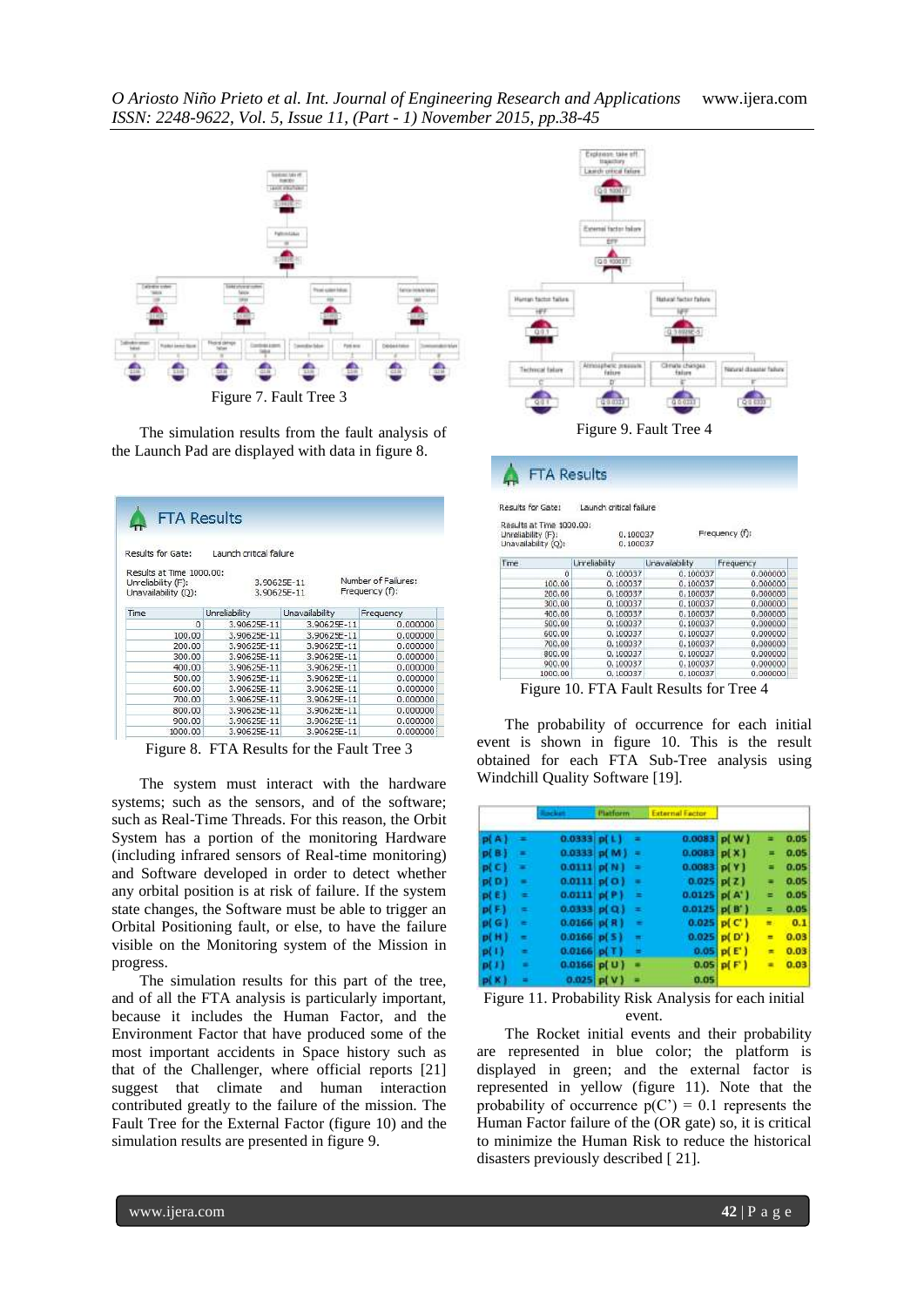*O Ariosto Niño Prieto et al. Int. Journal of Engineering Research and Applications* www.ijera.com *ISSN: 2248-9622, Vol. 5, Issue 11, (Part - 1) November 2015, pp.38-45*

If the Human Factor is determined, as part of the system (as though it is another physical component of the system with an AND gate) then you have the chance of Failure, including the Rocket  $(R)$   $p(R)$  = 6.69142E-36, The platform (P)  $p(P) = 3.90625E-11$ and the External Factor (EF)  $p(EF) = 3.6926E-06$ , based on the initial events probabilistic of figure 12, and from the results of the Fault Tree simulation. Then, the Final complete probability of the Mexican Satellites Launching Center (SLCF) which is obtained by multiplying the failure probabilities of the rocket, the Platform, and the External Factor: p  $(SLCF) = p (R) * p (P) * p (EF)$  where p  $(SLCF) = p$  $(6.69142E-36)$  \* p  $(3.90625E-11)$  \* p  $(3.6926E-06)$  = 9.65186E-52. The mathematical approach is proposed and demonstrated in section V.

# **V. MATHEMATICAL MODEL APPROACH**

The approach of a launch model with Fault Analysis for Real-Time positioning of satellites has the TOP event of the Equation (1). However, this expression can be simplified to the following equations (2) and (3) of TOP and Reliability respectively:

TOP = (rocket) \* P (platform) \* P (external  $factor) = [f(c1) * f(c2)] * f(p) * f(fe) = 1$  (2)  $R(S) = 1 - U$  (3)

Given that the main event is expressed as the union of minimal cut sets, the probability of the TOP event can be approximated as the multiplication and addition of a cut that establishes the individual probabilities, provided that these probabilities are small [31].

The odds of all basic events are:

| $P(A)=0.0333$ ,               | $p(B)=0.0333$ ,                | $p(C)=0.0111,$                                |
|-------------------------------|--------------------------------|-----------------------------------------------|
| p(D)=0.0111,                  | $p(E)=0.0111$ ,                | $p(F)=0.0333$ ,                               |
| $p(G)=0.0166,$                | $p(H)=0.0166,$                 | $p(I)=0.0166$ ,                               |
| $p(J)=0.0166,$                | $p(K)=0.025$ ,                 | $p(L)=0.0083,$                                |
| $p(M)=0.0083$ ,               | $p(N)=0.0083$ ,                | $p(O)=0.025$ ,                                |
| $p(P)=0.0125$ ,               |                                | $p(Q)=0.0125$ , $p(R)=0.025$ , $p(S)=0.025$ , |
| $p(T)=0.05$ ,                 | $p(U)=0.05$ , $p(V)=0.05$ ,    | $p(W)=0.05$ ,                                 |
| $p(X)=0.05$ ,                 | $p(Z)=0.05$ ,<br>$p(Y)=0.05$ , | $p(A')=0.05$ ,                                |
| $p(B')=0.05$ ,                | $p(C')=0.01$ ,                 | $p(D')=0.0333,$                               |
| $p(E')=0.0333, p(F')=0.0333.$ |                                |                                               |

The development of the equation, by applying the associative law is as follows:

#### **Rocket (part 1)**

 $F (c1) = AB * (C * D * E) * (F * GH * IJ)$  $F (c1) = (ABC*ABD*ABE)*(FGH*FIJ)$  $F$  (c1) = ABCFGH\*ABCFIJ\*ABDFGH \*ABDFIJ \* ABEFGH\*ABEFIJ **Rocket (part 2)**  $F (c2) = (K*(L*K*N)*O*(P*O)*(R*S)*T)$  $F$  (c2) = KL\*KM\*KN\*O\*(PR\*PS\*QR\*QS)\*T  $F (c2) = KL*KM*KN*(OPR*OPS*OQR*OQS)*T$ F  $(c2)$   $=$ KL\*KM\*KN\*(TOPR\*TOPS\*TOQR\*TOQS)

F (c2) = KLTOPR\* KLTOPS\* KLTOQR\*<br>KLTOQS\* KMTOPR\* KMTOPS\* KMTOOR\* KLTOQS\* KMTOPR\* KMTOPS\* KMTOQR\* KMTOQS\* KNTOPR\* KNTOPS\* KNTOQR\* KNTOQS

#### **Platform**

 $F (p) = (U^*V)^*(W^*X)^*(Y^*Z)^*(A^*B^*)$  $F (p) = UV^*(W^*X)^*(Y^*Z)^*(A^*B^*)$  $F (p) = UVW*UVX*(Y*Z)*(A'*B')$  $F(p) = UVWY*UVWZ*UVXY*UVXZ*(A'*B')$ F (p) = UVWYA'\*UVWZA'\*UVXYA'\*UVXZA'\* UVWYB'\*UVWZB'\*UVXYB'\*UVXZB'

#### **External Factor**

F (fe) =  $[{\rm C}^{\prime} \qquad \ast$ (D'\*E'\*F')]=C'D'\*C'E'\*C'F'=0.00100111.

The original equation (1) is modified; because the variables corresponding to each sub-system are applied, in addition, the associative logic law [32] is used.

TOP=  $(ABC^*ABD^*ABE)^*(FGH^*FIJ)^*$ KL\*KM\* KN\*(TOPR\*TOPS\*TOQR\*TOQS)\* UVW\*UVX\* (Y\*Z)\*(A'\*B')\*[C' \* (D'\*E'\*F')] (4)

Each product represents a minimum cut, established as follows:

TOP = ABCFGH \* ABCFIJ \* ABDFGH \* ABDFIJ \* ABEFGH \* ABEFIJ \* KLTOPR \* KLTOPS \* KLTOQR \* KLTOQS \* KMTOPR \* KMTOPS \* KMTOQR \* KMTOQS \* KNTOPR \* KNTOPS \* KNTOQR \* KNTOQS \* UVWYA' \* UVWZA' \* UVXYA' \* UVXZA' \* UVWYB' \* UVWZB' \* UVXYB' \* UVXZB' \* C'D'\*C'E'\*C'F' (5)

System reliability is calculated using equation (3), conducting the operations of all minimum cut established.

```
R(S) = 1 - equation (5) (6)
```
When solving equation  $(5)$  it becomes:

TOP= 1.12946E-10 \* 1.12946E-10 \* 1.12946E-10 \* 1.12946E-10 \* 1.12946E-10 \* 1.12946E-10 \* 8.10547E-11 \* 8.10547E-11 \* 8.10547E-11 \* 8.10547E-11 \* 8.10547E-11 \* 8.10547E-11 \* 8.10547E-11 \* 8.10547E-11 \* 8.10547E-11 \* 8.10547E-11 \* 8.10547E-11 \* 8.10547E-11 \* 3.125E-07 \* 3.125E-07 \* 3.125E-07 \* 3.125E-07 \* 3.125E-07 \* 3.125E-07 \* 3.125E-07 \* 0.00333 \*  $0.00333 * 0.00333$  (7) So the end result is as follows: TOP=1.7941E-234 (8) Applying the mathematical expression (3) we obtain the following reliability: RS=1-1.7941E-234 (9)  $RS = 1$  (10) For obtaining the result of system reliability, it is

multiplied by 100, for presenting the result on this scale, we have the following: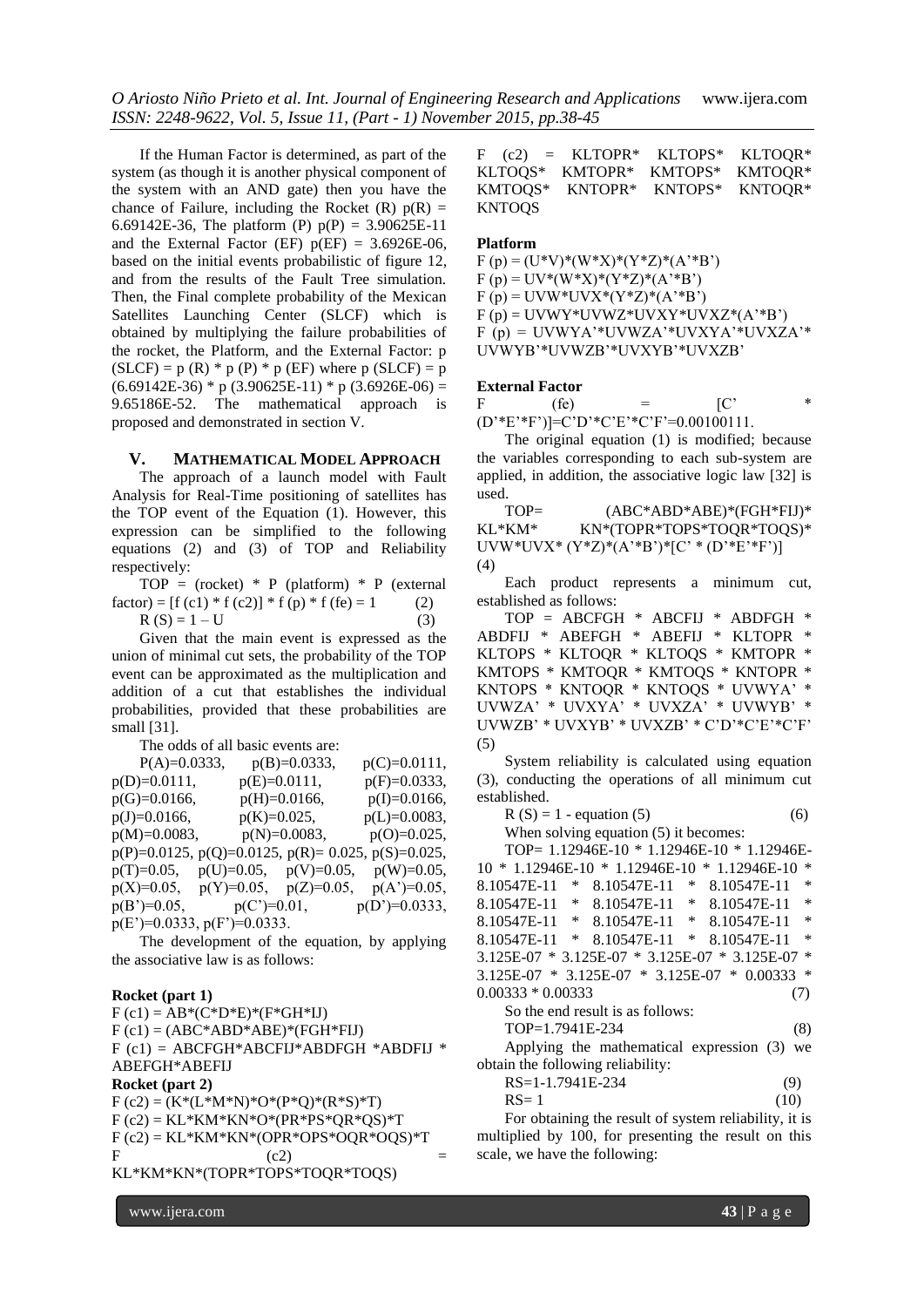| $RS = (value obtained reliability) * (scale to be$ |  |      |  |
|----------------------------------------------------|--|------|--|
| presented)                                         |  | (11) |  |
| $DC = 1$ $*100$                                    |  |      |  |

 $RS=1*100$  (12)  $RS = 100 \%$  (13)

Figure 12, graphically shows the difference of probability of reliability, so you can observe that the numerical difference is very small (0.00036926%), it should be noted that on Launch Systems, such a value can mean a catastrophic malfunction, which generates countless losses, significantly affecting the mission to be develop.



Figure 12. Probability of percentage of reliability

While our country does not have its own Space Launch Center, the commitment of Universities, Research Centers and Agencies (public and private) to generate contributions that provide solutions to the problems related to the space sector is great. Through this work, the first research approach of a model based on the Fault trees of Space Systems is presented. This model is presented in a general way, allowing its application to any type of space mission, for example; the recently occurred event to the Geospatial Navigation System Galileo (22 August 2014), which, by having been positioned in the wrong orbit, caused the failure of the mission; and the explosion of the Cygnus spacecraft after takeoff, in the NASA facilities (October 29, 2014) [33].

Via this the design of a Fault System approach, which integrates the human factor; the reliability of the launching system is much higher. Based on the events and / or disasters occurred recently, you can recognize the importance of including the external factors within the events likely to occur, which can be considered to have a minimal probability of occurrence.

# **VI. CONCLUSION**

The Risk Analysis, including the approach of the Mathematical Model and the Risk Analysis with FTA, the results of simulation, the system design, and the related work is the first step to perform the Full Risk Analysis intended to avoid failures and catastrophes on the future Mexican Platform to Launch Space Geostationary Satellites. The mathematical model shows that it is essential to have

all the possible elements for a proper failure analysis, and not allow history, through human or environmental errors, be the cause of disasters which could have been avoided. This is the first step towards the actual construction of this major project.

This article presents the first approximation of the Mathematical Model of Faults, where all the Space designs and Systems designs, as well as of the Architecture of the complex previously submitted, must work together in order to accomplish this project, thus, obtaining the benefits of those countries that possess Space Launch Centers, same that have an important activity in the World Space Community by launching geostationary satellites for benefiting mankind.

# **VII. Acknowledgements**

This work has the collaboration of Jose Luis Luna Govea for reviewing the use of English in the manuscript.

# **REFERENCES**

- [1] Niño O., Colmenares E, Martin M. "Sistema de Monitoreo Volcánico en Tiempo Real", Congreso de IEEE, ANDESCON2008 (Ciudad del Cusco, Peru) Octubre de 2008. ISBN: 978-603-45345-0-6.
- [2] N Niño O., Colmenares E, Martin M., "Propuesta para predecir eventos en el Sistema de Monitoreo Volcánico en Tiempo Real basado en la informática bio-inspirada y algoritmos de Redes Neuronales". Congreso SENIE Aguascalientes 2008 Universidad Autónoma de México. (UAM) Oct. de 2008. ISBN : 978-970-31-0944-9.
- [3] E. Yourdon. Modern Structured Analysis. Englewood Cliffs, New Yersey; Yourdon Press.(1989)
- [4] Ponsignon, J.-F. Maranzana, M.; Aubry, R. Reuse and reengineering of multitasking Real-time applications in LACATRE. Real-Time Systems, 1997. Proc., Ninth Euromicro Workshop on, pp. 233 – 240, ISBN 0-8186-8034-2.
- [5] J. J. SCHWARZ, J. J. SKUBICH, Graphical programming for Real-Time Systems, Control Engineering. Practice, Vol. 1, No. 1, pp. 43–49, 1993.
- [6] Niño O., Colmenares E., Analysis and Risk Assessment of the Real Time Volcanic Monitoring System. IPN ISSN 1870-4069: Advances in Computer Science and Engineering, Volume 45, Antonio Alarcon EDS. Mexico DF, 2010.
- [7] Cantu-Paz, E. and Kamath C., An empirical comparison of combinations of evolutionary algorithms and neural networks for classification problems. IEEE Transactions